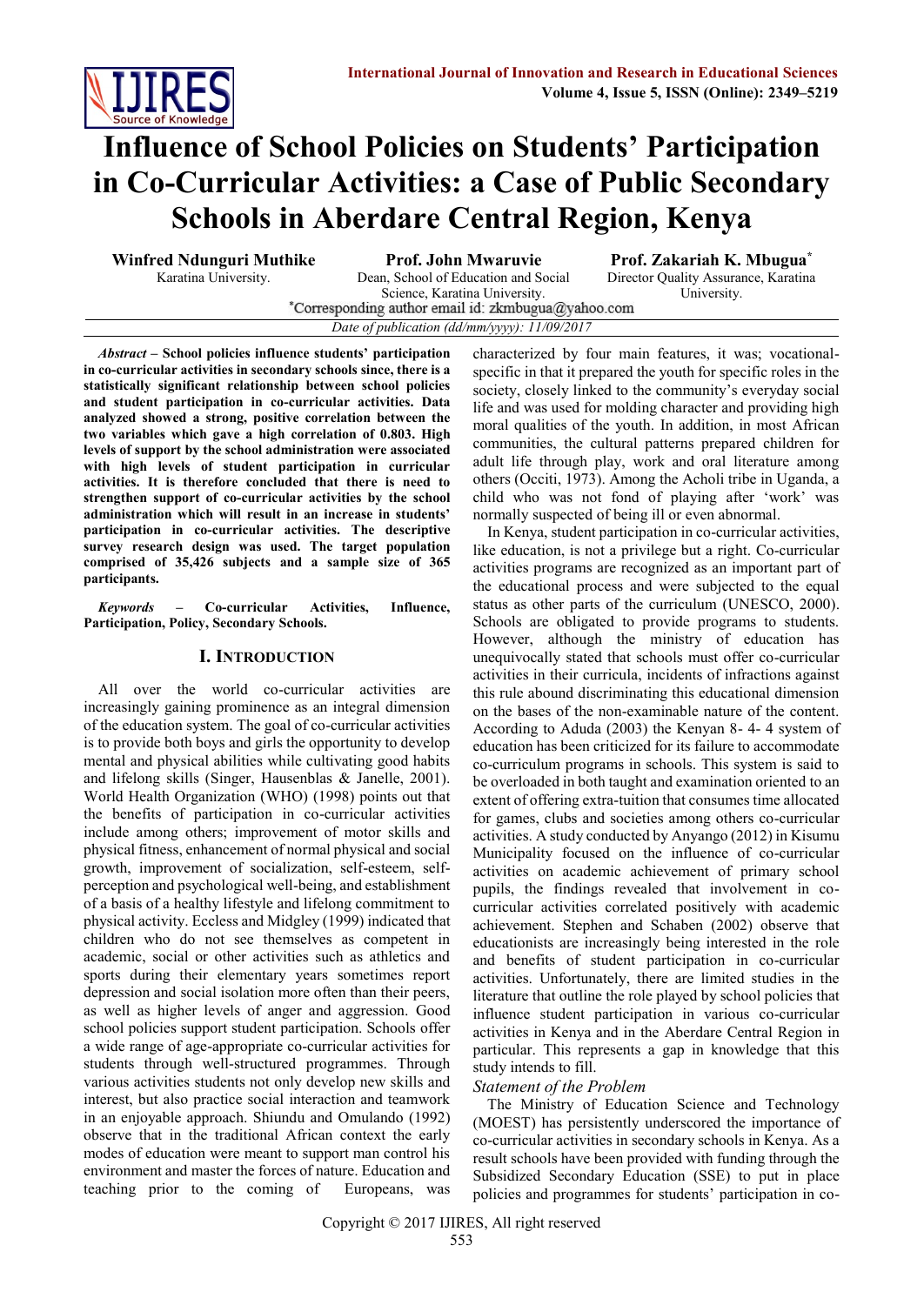

curricular activities. Parents are also expected to provide to the same kitty through payment activity fees as the amount from the government was not adequate. However, despite the benefits of participation in co-curricular activities and heavy monetary investment, co-curricular activity programmes in secondary schools have remained apathetic. This seems to suggest that school policies towards cocurricular activities are rather ambivalent. Additionally, there is a dearth of literature as to the actual status of school level planning and policy formulation in reference to cocurricular activities. This this study intends to provide empirical evidence on school policies and student participation in co-curricular activities in secondary schools in Aberdare Central Region in Kenya.

## **II. OBJECTIVES OF THE STUDY**

The following objectives guided the study.

- i. To find the extent of students participation in cocurricular activities in secondary schools in Aberdare Central Region.
- ii. To evaluate the relationship between school policies and student participation in co-curricular activities in secondary schools in Aberdare Central Region.

*Research Hypothesis*

The hypothesis test was.

*HO*<sub>1</sub>*:* There is no statistically significant relationship between school policies and student participation in cocurricular activities.

## **III. METHODOLOGY**

The study adopted a descriptive survey research design. This design was appropriate for the study because it enabled description of the conditions as they were without being manipulated by the researcher. The study used questionnaires to collect data from selected respondents in secondary schools in Aberdare Central Region in Kenya. *Target Population and Sample Size*

The target population for study comprised of 34,653 form three students, 385 principals, 385 co-curricular activities teachers (CCAT) from 385 secondary Schools in the Aberdare Central Region. The region has three County Quality Assurance and Standard Officers (CQASO). A representative sample of the respondents was obtained using Krejcie and Morgan (1970).

| Table I. Target Population |  |  |
|----------------------------|--|--|
|                            |  |  |

| $1$ avive 1. The get I optimized |                                      |     |  |
|----------------------------------|--------------------------------------|-----|--|
| <b>Respondents</b>               | <b>Target Population Sample Size</b> |     |  |
| 1. CQASO                         |                                      |     |  |
| 2. Principals                    | 385                                  |     |  |
| 3. CCAs Teachers                 | 385                                  |     |  |
| 4. Form Three Students           | 34, 653                              | 346 |  |
| Total                            | 35, 426                              | 365 |  |

## **IV. RESULTS AND DISCUSSION**

The results and discussion are presented in accordance with the objectives and hypothesis that guided the study. These were;

a) The results on the extent of students' participation in co-curricular activities in secondary schools in Aberdare Central Region revealed that majority (62.6%) of the respondents strongly agreed that all students were encouraged to participate in cocurricular activities, 24.5% agreed, 5.5% were undecided, 5.2% disagreed and 2.2% strongly disagreed (Table II). The scenario is explained by Guest and Schneider (2003) who concluded that fostering a sense of school co-curricular engagement in a personalized environment required an expanded role for teachers. In this expanded role, teachers seek to influence students' social and personal development, as well as their intellectual growth. To sustain a pervasive "etic of caring", adults maintain continuous and sustained contact with students, responding to the student whole rather than just as clients in need of a particular service. Expanding their traditional role as transmitters of knowledge, teachers help create networks of support that foster students' sense of belonging and support students to succeed in school.

|  |                       | Table II. Students are Encouraged to Participate in Co- |  |
|--|-----------------------|---------------------------------------------------------|--|
|  | curricular Activities |                                                         |  |

| UULIUUM AUUVIUUS |                    |           |         |
|------------------|--------------------|-----------|---------|
|                  |                    | Frequency | Percent |
| 1.               | Strongly disagreed |           | 2.2     |
| 2.               | Disagreed          | 19        | 5.2     |
| 3.               | Undecided          | 20        | 5.5     |
| 4.               | Agreed             | 89        | 24.5    |
| 5.               | Strongly agreed    | 228       | 62.6    |
|                  | Total              | 364       | 100.0   |

b) In order to establish whether a statistical relationship existed between students' participation in curricular activities and support by the school administration, the researcher computed the Pearson product moment correlation between the two variables (Table III). Preliminary analyses were performed to ensure no violation of the assumptions of normality, linearity and homoscedasticity. Data analysis revealed that there was a strong, positive correlation between the two variables (0.803). High levels of support by the school administration were associated with high levels of student participation in curricular activities. We thus reject the null hypothesis and conclude that a positive relationship exists between support by the school administration and students participation in curricular activities; positive increase in support by the school administration results in an increase in students' participation in co-curricular activities.

Generally, the way the school implements co-curricular activities can be based on planning; resource allocation, actual/physical implementation and monitoring of the activities within the school. Charles and Krotee (2000) suggested that how well an organization like a school charted its course and achieved its objectives depended on how well managers outlined and performed their jobs. Thus, it was imperative that all co-curriculum teachers thoroughly understood the importance of effective and efficient management. This contributed to better performance. Bucher and Krotee (2002) suggested that